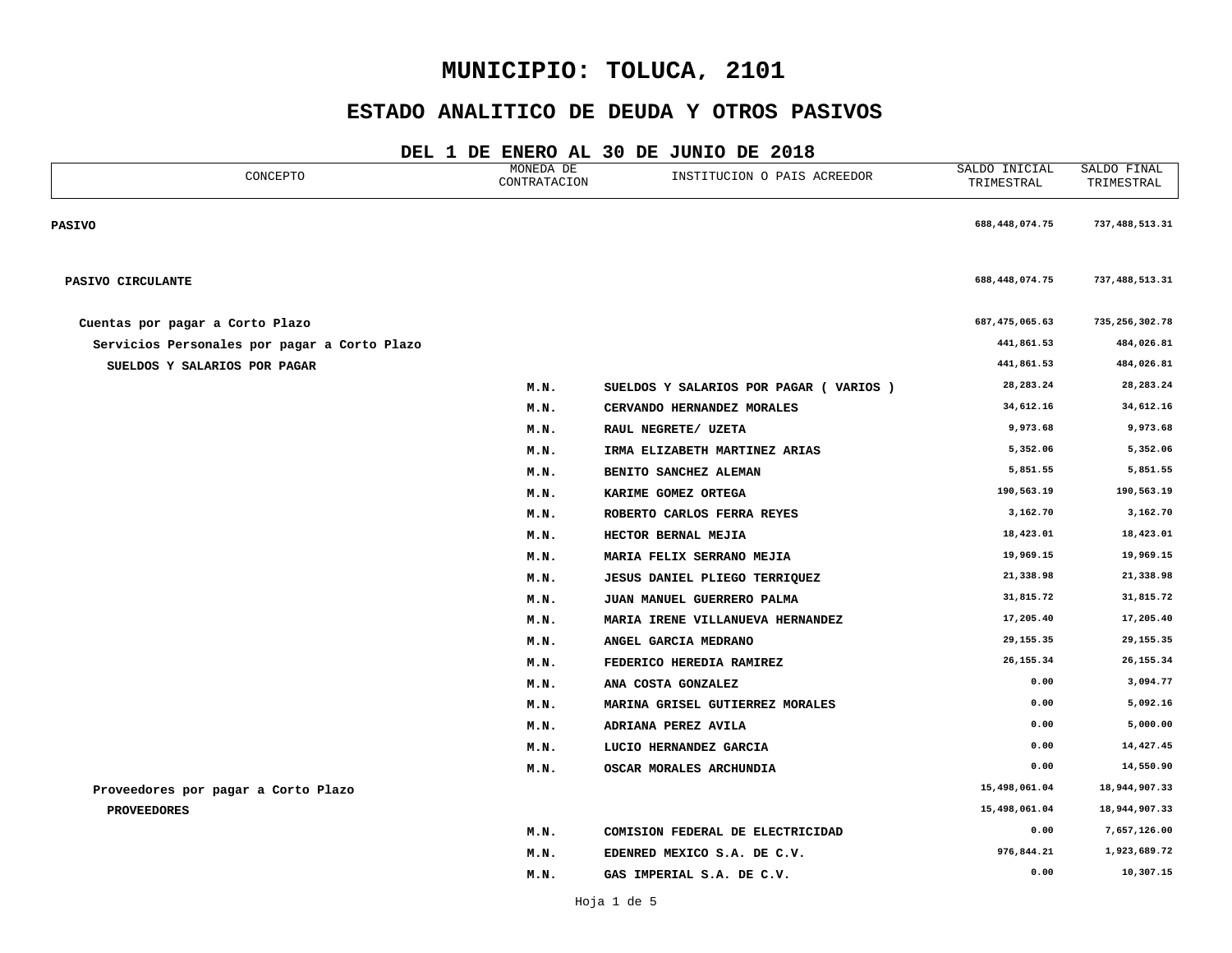## **ESTADO ANALITICO DE DEUDA Y OTROS PASIVOS**

| CONCEPTO                                                | MONEDA DE<br>CONTRATACION | INSTITUCION O PAIS ACREEDOR                                                               | SALDO INICIAL<br>TRIMESTRAL | SALDO FINAL<br>TRIMESTRAL |
|---------------------------------------------------------|---------------------------|-------------------------------------------------------------------------------------------|-----------------------------|---------------------------|
|                                                         | M.N.                      | DANIEL JORGE MONTOYA GARCIA                                                               | 775,818.44                  | 0.00                      |
|                                                         | M.N.                      | LUIS ROMERO AVILA                                                                         | 15,650.21                   | 15,650.21                 |
|                                                         | M.N.                      | JAIME JONATHAN GONZALEZ PRIETO                                                            | 48,000.00                   | 48,000.00                 |
|                                                         | M.N.                      | COMERCIALIZADORA Y VITALIZADORA DE TRACTORES<br>S.A. DE C.V.                              | 27,571.73                   | 0.00                      |
|                                                         | M.N.                      | RAMON MARTINEZ ZACATECAS                                                                  | 4,431.20                    | 0.00                      |
|                                                         | M.N.                      | ELECTROPURA S. DE R.L. DE C.V.                                                            | 36,280.00                   | 36,280.00                 |
|                                                         | M.N.                      | MOVIL EVOLUTION S.A. DE C.V.                                                              | 5, 141, 779. 46             | 5, 141, 779.46            |
|                                                         | M.N.                      | MANANTIAL SAN JUDAS TADEO S. DE R.L. DE C.V.                                              | 12,703.50                   | 33,916.00                 |
|                                                         | M.N.                      | NICANDRO ROBERTO CARMONA GOMEZ                                                            | 6,612.00                    | 0.00                      |
|                                                         | M.N.                      | SANCHEZ AUTOMOTRIZ S.A. DE C.V.                                                           | 8,399,993.74                | 4,054,996.84              |
|                                                         | M.N.                      | GUILLERMO JUAREZ CRUZ                                                                     | 43,007.00                   | 13,792.40                 |
|                                                         | M.N.                      | GRUPO WOL S.A. DE C.V.                                                                    | 9,369.55                    | 9,369.55                  |
| Contratistas por Obras Publicas por pagar a Corto Plazo |                           |                                                                                           | 1,861,620.48                | 1,226,111.87              |
| CONTRATISTAS POR OBRA                                   |                           |                                                                                           | 1,861,620.48                | 1,226,111.87              |
| CONTRATISTA POR OBRA                                    |                           |                                                                                           | 1,861,620.48                | 1,226,111.87              |
|                                                         | M.N.                      | CONSTRUCCIONES Y EDIFICACIONES UNIVERSO S.A.<br>DE C.V.                                   | 820,000.00                  | 820,000.00                |
|                                                         | M.N.                      | CONSTRUCCIONES Y ARTE S.A. DE C.V.                                                        | 52,613.31                   | 0.00                      |
|                                                         | M.N.                      | "M.D. MAS L" S.A. DE C.V.                                                                 | 650,483.52                  | 0.00                      |
|                                                         | M.N.                      | GRUPO CONSTRUCTOR BLAD S.A. DE C.V.                                                       | 0.00                        | 27, 119. 16               |
|                                                         | M.N.                      | LERMA<br><b>CONSTRUCTORES</b><br>DE<br><b>INGENIEROS</b><br>Y<br>ARQUITECTOS S.A. DE C.V. | 0.00                        | 378,992.71                |
|                                                         | M.N.                      | ARTURO GARDUÑO SANCHEZ                                                                    | 338,523.65                  | 0.00                      |
| Retenciones y Contribuciones por pagar a Corto Plazo    |                           |                                                                                           | 5,200,191.28                | 4,436,782.28              |
| RETENCIONES DE ISSEMYM                                  |                           |                                                                                           | 372,743.32                  | 699,876.98                |
|                                                         | M.N.                      | 6.1% SISTEMA SOLIDARIO DE REPARTO                                                         | 460.70                      | 460.70                    |
|                                                         | M.N.                      | 4.625 % SERVICIO DE SALUD                                                                 | 349.30                      | 349.30                    |
|                                                         | M.N.                      | 1.4% SISTEMA DE CAPITALIZACION INDIVIDUAL                                                 | 105.74                      | 105.74                    |
|                                                         | M.N.                      | SEGURO DE SEPARACION                                                                      | 4,223.54                    | 354,441.44                |
|                                                         | M.N.                      | DONACIONES (CEDIPIEM)                                                                     | 2,100.00                    | 3,300.00                  |
|                                                         | M.N.                      | GRUPO NEVADO SERVICIOS ACTIVOS                                                            | 340,581.36                  | 304,339.72                |
|                                                         | M.N.                      | <b>JUGUETERIA ZANY</b>                                                                    | 18,452.52                   | 19,601.93                 |
|                                                         |                           |                                                                                           |                             |                           |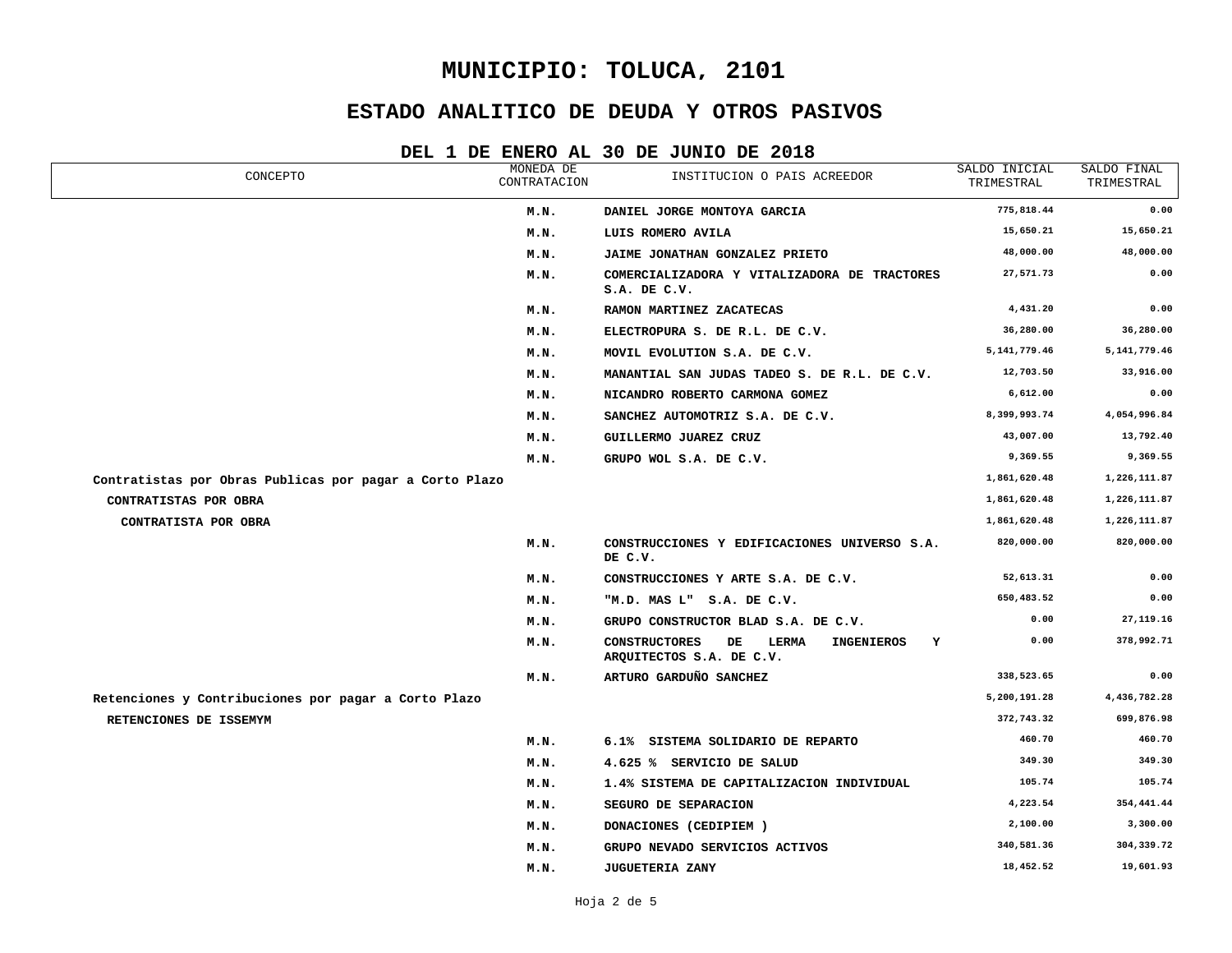## **ESTADO ANALITICO DE DEUDA Y OTROS PASIVOS**

| CONCEPTO                              | MONEDA DE<br>CONTRATACION | INSTITUCION O PAIS ACREEDOR                                   | SALDO INICIAL<br>TRIMESTRAL | SALDO FINAL<br>TRIMESTRAL |
|---------------------------------------|---------------------------|---------------------------------------------------------------|-----------------------------|---------------------------|
|                                       | M.N.                      | SEGURO INDIVIDUAL METLIFE                                     | 6,470.16                    | 17,278.15                 |
| RETENCIONES DE I.S.R.                 |                           |                                                               | 3,847,523.00                | 2,473,686.00              |
|                                       | M.N.                      | RETENCIONES I.S.R.                                            | 3,839,623.00                | 2,469,031.00              |
|                                       | M.N.                      | I.S.R. ASIMILADOS A SALARIOS                                  | 7,900.00                    | 4,655.00                  |
| <b>CUOTAS SINDICALES</b>              |                           |                                                               | 95,270.48                   | 91,417.04                 |
|                                       | M.N.                      | 2% RETENCIONES                                                | 73,546.70                   | 64,477.98                 |
|                                       | M.N.                      | FONDO DE RESISTENCIA SUTEYM                                   | 1,324.00                    | 1,326.00                  |
|                                       | M.N.                      | CREDITO DE LINEA BLANCA SUTEYM                                | 20,399.78                   | 25,613.06                 |
| PENSION ALIMENTICIA                   |                           |                                                               | 2,637.97                    | 0.00                      |
|                                       | M.N.                      | JUAN MONTOYA REYES                                            | 2,637.97                    | 0.00                      |
|                                       |                           |                                                               | 882,016.51                  | 1,171,802.26              |
| SUPERVISION CONTROL Y VIGILANCIA      |                           |                                                               | 882,016.51                  | 1,171,802.26              |
|                                       | M.N.                      | SUPERVISION 2%                                                | 107,585.94                  | 296,983.80                |
|                                       | M.N.                      | SUPERVISION INSPECCION Y VIGILANCIA 0.005%                    | 730,157.57                  | 802,193.42                |
|                                       | M.N.                      | I.C.I.C. 0.5%                                                 | 15,523.72                   | 35,775.19                 |
|                                       | M.N.                      | C.M.I.C. 0.2%                                                 | 2,935.89                    | 11,036.46                 |
|                                       | M.N.                      | 0.1% PARA FISCALIZACION                                       | 25,813.39                   | 25,813.39                 |
| Otras Cuentas por pagar a Corto Plazo |                           |                                                               | 664, 473, 331.30            | 710, 164, 474.49          |
| CUENTAS POR PAGAR A CORTO PLAZO       |                           |                                                               | 3,360,152.02                | 2,598,293.03              |
|                                       | M.N.                      | <b>ISSEMYM</b>                                                | 3,360,152.02                | 2,598,293.03              |
| <b>ACREEDORES DIVERSOS</b>            |                           |                                                               | 661, 113, 179. 28           | 707,566,181.46            |
| ACREEDORES DIVERSOS                   |                           |                                                               | 661, 113, 179. 28           | 707,566,181.46            |
|                                       | M.N.                      | CL COMUNICACIONES S.A. DE C.V.                                | 0.00                        | 16,031.52                 |
|                                       | M.N.                      | GABINO BENITEZ BARRON                                         | 2,784.00                    | 5,800.00                  |
|                                       | M.N.                      | CIA PERIODISTICA DEL SOL DEL ESTADO DE MEXICO<br>S.A. DE C.V. | 449,999.97                  | 0.00                      |
|                                       | M.N.                      | GOBIERNO DEL ESTADO DE MEXICO (CAEM)                          | 5,260,451.60                | 4,665,649.50              |
|                                       | M.N.                      | COMISION NACIONAL DEL AGUA                                    | 107,219,961.01              | 109,694,603.01            |
|                                       | M.N.                      | SPEEDNET DE MEXICO S.A. DE C.V                                | 0.00                        | 11,136.00                 |
|                                       | M.N.                      | ERICKA GARCIA ATENOGENES                                      | 4,451,708.18                | 4,451,708.18              |
|                                       | M.N.                      | VERIFICENTRO EL RODEO S.A. DE C.V                             | 0.00                        | 34,484.11                 |
|                                       | M.N.                      | ANTONIO HUERTA GUTIERREZ                                      | 34,800.00                   | 58,000.00                 |
|                                       | M.N.                      | CENTRO NACIONAL DE SOPORTE DE SOFTWARE S.A.                   | 6,380.00                    | 6,380.00                  |
|                                       |                           |                                                               |                             |                           |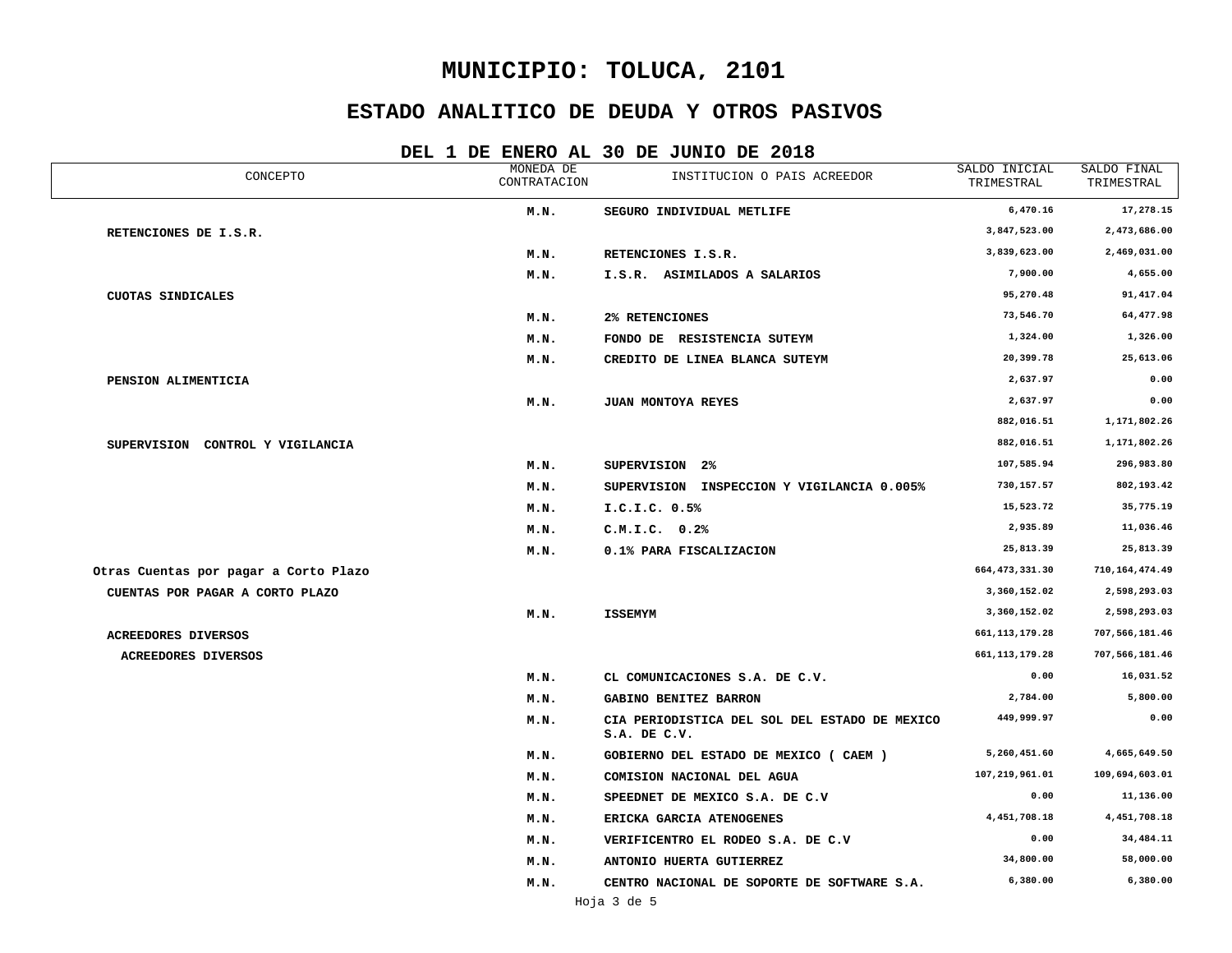## **ESTADO ANALITICO DE DEUDA Y OTROS PASIVOS**

| CONCEPTO                                       | MONEDA DE<br>CONTRATACION | INSTITUCION O PAIS ACREEDOR                                                  | SALDO INICIAL<br>TRIMESTRAL | SALDO FINAL<br>TRIMESTRAL |
|------------------------------------------------|---------------------------|------------------------------------------------------------------------------|-----------------------------|---------------------------|
|                                                |                           | DE C.V.                                                                      |                             |                           |
|                                                | M.N.                      | SEGUROS AFIRME S.A. DE C.V.                                                  | 193,012.40                  | 0.00                      |
|                                                | M.N.                      | ORACLE DE MEXICO S.A.D E C.V                                                 | 0.00                        | 114,666.05                |
|                                                | M.N.                      | COMERCIALIZADORA SIETE DE MEXICO S.A. DE C.V.                                | 87,000.00                   | 0.00                      |
|                                                | M.N.                      | OSCAR GLEN MORALES                                                           | 0.00                        | 36,540.00                 |
|                                                | M.N.                      | TELEFONOS DE MEXICO S.A.B. DE C.V.                                           | 138,863.30                  | 219,940.34                |
|                                                | M.N.                      | GOBIERNO DEL ESTADO DE MEXICO ( 3% SOBRE<br>EROGACIONES POR REMUNERACIONES ) | 840,987.00                  | 510,226.00                |
|                                                | M.N.                      | MUNICIPIO DE TOLUCA                                                          | 537,239,591.76              | 582, 304, 532.76          |
|                                                | M.N.                      | INMUEBLES Y CONSTRUCCIONES DEL CARMEN S.A. DE<br>c.v                         | 0.00                        | 32,654.00                 |
|                                                | M.N.                      | COLEGIO DE INGENIEROS CIVILES DEL ESTADO DE<br>MEXICO A.C.                   | 6,600.00                    | 10,100.00                 |
|                                                | M.N.                      | AT&T COMUNICACIONES DIGITALES S. DE R.L. DE<br>c.v.                          | 28,544.25                   | 29,476.77                 |
|                                                | M.N.                      | MET LIFE MEXICO S.A.                                                         | 0.00                        | 638,802.99                |
|                                                | M.N.                      | TV AZTECA SAB DE C.V.                                                        | 147,900.00                  | 0.00                      |
|                                                | M.N.                      | ARVA LABORATORIO DE ANALISIS INDUSTRIALES<br>S.A. DE C.V.                    | 0.00                        | 29,802.72                 |
|                                                | M.N.                      | PAN-AMERICAN MEXICO COMPAÑIA SEGUROS S.A. DE<br>c.v.                         | 592,328.00                  | 0.00                      |
|                                                | M.N.                      | WORLD TRADING PARTNERS S.A. DE C.V.                                          | 0.00                        | 11,105.06                 |
|                                                | M.N.                      | RADIOMOVIL DIPSA S.A.D E C.V.                                                | 3,638.00                    | 10,386.51                 |
|                                                | M.N.                      | GOBIERNO DEL ESTADO DE MEXICO (3.5 % AMSA)                                   | 2,348,431.00                | 3,370,750.00              |
|                                                | M.N.                      | SERVICIOS PREGNOG S.A. DE C.V.                                               | 578,260.00                  | 578,260.00                |
|                                                | M.N.                      | HDI SEGUROS S.A. DE C.V.                                                     | 1,481,938.81                | 438,304.77                |
|                                                | M.N.                      | SALVADOR PADILLA LUIS                                                        | 0.00                        | 235,950.16                |
|                                                | M.N.                      | CDM-HOLDING INTERNATIONAL GROUP S.A. DE C.V.                                 | 0.00                        | 50,891.01                 |
| Pasivos Diferidos a Corto Plazo                |                           |                                                                              | 401,702.21                  | 1,421,624.95              |
| Ingresos Cobrados por Adelantado a Corto Plazo |                           |                                                                              | 401,702.21                  | 1,421,624.95              |
| COBROS ANTICIPADOS                             |                           |                                                                              | 401,702.21                  | 1,421,624.95              |
|                                                | M.N.                      | <b>EJERCICIO</b>                                                             | 401,702.21                  | 1,421,624.95              |
| Otros Pasivos a Corto Plazo                    |                           |                                                                              | 571,306.91                  | 810,585.58                |
| Ingresos por Clasificar                        |                           |                                                                              | 571,306.91                  | 810,585.58                |